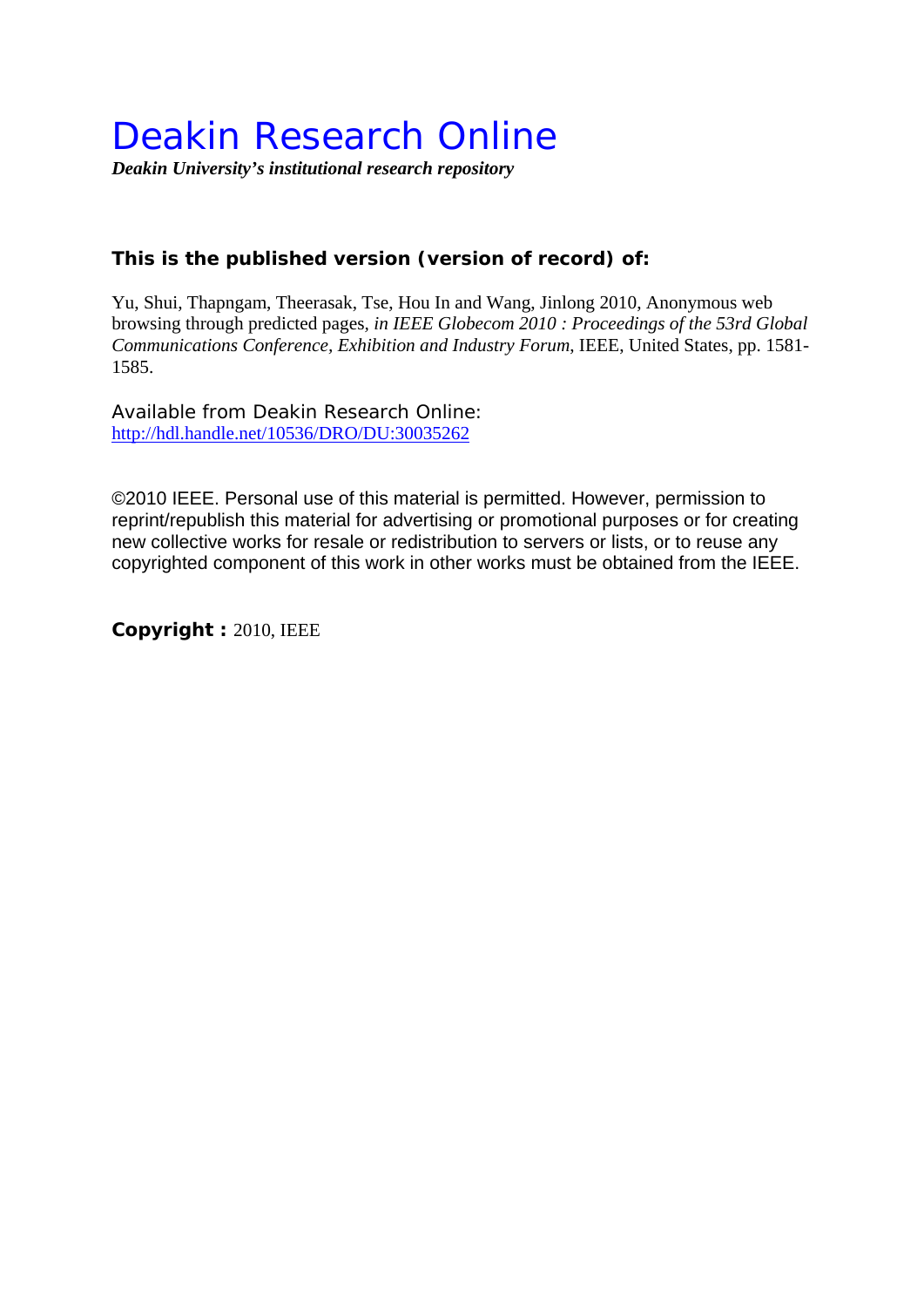## Anonymous Web Browsing through Predicted Pages

Shui Yu, Theerasak Thapngam, Hou In Tse School of Information Technology, Deakin University Burwood, VIC 3125, Australia Email: {syu, tthap, hit}@deakin.edu.au

*Abstract*—Anonymous web browsing is an emerging hot topic with many potential applications for privacy and security. However, research on low latency anonymous communication, such as web browsing, is quite limited; one reason is the intolerable delay caused by the current dominant dummy packet padding strategy, as a result, it is hard to satisfy perfect anonymity and limited delay at the same time for web browsing. In this paper, we extend our previous proposal on using prefetched web pages as cover traffic to obtain perfect anonymity for anonymous web browsing, we further explore different aspects in this direction. Based on Shannon's perfect secrecy theory, we formally established a mathematical model for the problem, and defined a metric to measure the cost of achieving perfect anonymity. The experiments on a real world data set demonstrated that the proposed strategy can reduce delay more than ten times compared to the dummy packet padding methods, which confirmed the vast potentials of the proposed strategy.

#### I. INTRODUCTION

The purpose of this paper is to present a novel strategy to achieve perfect anonymity in web browsing. Anonymous web browsing is demanded by Internet users for privacy and security reasons, yet web browsing with perfect anonymity has rarely been achieved using traditional methods, such as packet padding. According to the recent ACM survey [1], anonymous communication systems can often be classified into two general categories: high-latency systems and lowlatency systems. High-latency anonymity systems are able to provide strong anonymity, but are typically only applicable for non-interactive applications that can tolerate delays of several hours or more, such as the mix networks [2] for email messages; On the other hand, low-latency anonymity systems often provide better performance and are intended for realtime applications, particularly web browsing. The examples for this category are the Tor system [3], the Crowds system [4]. Because of the strict time constraint, it poses a great challenge to achieve perfect anonymity in the low-latency systems, such as web browsing. The general goal of the attacks on anonymous communication is to identify pairwise entities in systems, rather than the content of communication, and the content is usually encrypted. For example, does user A communicate with user C? Does user D access web site E?

Data encryption is usually hired to provide security, however, data encryption for anonymous web browsing is vulnerable to traffic analysis. In general, every web page is different from the others. Differences include length of HTML text, number of web objects, number of packets for each web object and timing information of packet transportation. Each web site has its own distinctive feature which is a combination of all features of its web pages. In this paper we use *fingerprint* to represent the uniqueness of a web page. A web site may be accessed in an encrypted way, such as using SSL, however,

encryption brings limited changes on the fingerprint [5]. As a result, attackers usually use traffic analysis techniques to break

Jilong Wang $^{1,2}$ <sup>1</sup>Network Research Center, Tsinghua University. National Lab for Information Science and Technology, <sup>2</sup>Tsinghua University, Beijing 100084, P. R. China Email: wjl@cernet.edu.cn

anonymity in communication [6] [7]. Packet padding techniques are normally employed on top of data encryption to protect anonymity in web browsing. Perfect anonymity in communication means that the anonymity cannot be breached in any situation. According to Shannon's perfect secrecy theory [8], perfect anonymity in communication is possible. Researchers currently deploy packet padding techniques to disguise fingerprints in communication. For example, hiding fingerprints for traffic sessions [9] [10]; Moreover, in order to hide timing information of connections, link padding is employed [11]. Currently, the dominant strategy of packet padding is using dummy packets as cover traffic. This strategy results in two major problems for communication: huge delay and extra bandwidth demand. Because of the strict delay constraints from web viewers, it is almost impossible to achieve perfect anonymity in web browsing using the dummy packet padding strategy.

In this paper, we propose a novel approach to address the aforementioned problem, which is an extension of our previous work [12]. In our previous work, we have shown the great potential of obtaining anonymity for web browsing using prefetched web pages, we explore further in this paper in various aspects. Our proposal comes from the fact that users generally access a number of web pages at one web site according to their own habits or interests. This has been confirmed by applications of web caching and web page prefetching technologies [13] [14]. Therefore, we can use the prefetched data to replace dummy packets for padding. We propose to disguise the fingerprints of web sites at the server side by injecting predicted web pages that users are going to download as cover traffic, rather than using dummy packets as cover traffic. From a long term viewpoint, this novel strategy wastes limited bandwidth and causes limited delay.

The contributions of this paper are listed as follows.

• We proposed to use predicted web pages to conduct packet padding for web browsing, rather than using dummy packets, which fundamentally addresses the prob-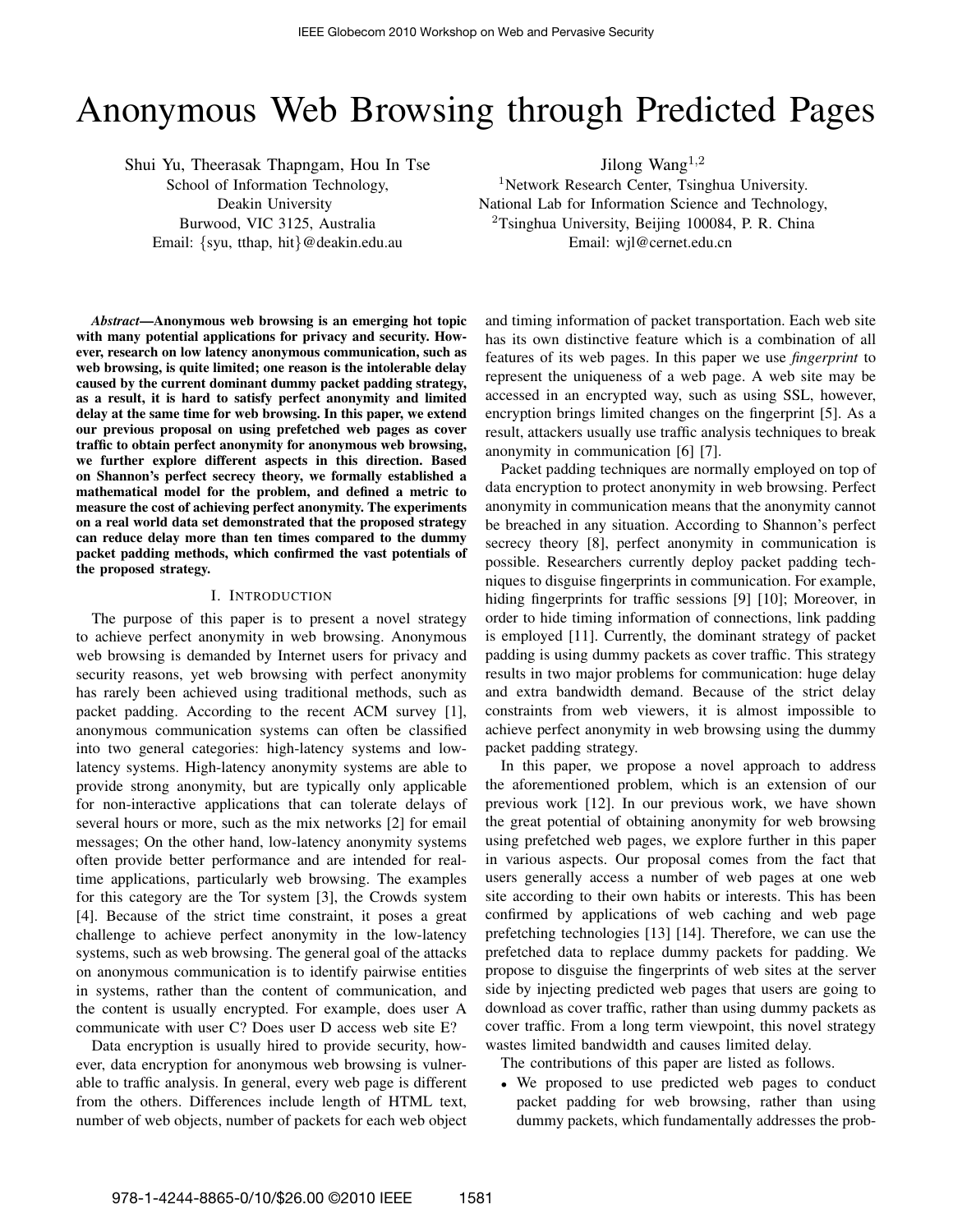lems of extra delay and extra bandwidth demand of the traditional dummy packet padding methods.

• We established a simple mathematical model based on the perfect secrecy theory for the proposed strategy and defined a metric to measure the cost for web browsing with perfect anonymity.

The rest of this paper is structured as follows. Section II introduces the related work. We present the setting of the problem in Section III, and followed by the system modelling and analysis in Section IV. The preliminary performance evaluations are conducted in Section V. Finally, Section VI summarizes the paper and discusses future work.

#### II. RELATED WORK

The HTTP protocol document [15] shows that when a client submits an HTTP request to an URL, the corresponding server will deliver the HTML text to the client, and the HTML text includes the references of the related objects, e.g. images, flashes. The objects will be downloaded to the client one after the other. Therefore, each web page has its own fingerprint in terms of number of web objects, packet arrival time intervals, and so on. Some web server may encrypt the content of packets, however, the fingerprint cannot be disguised by the encryption against traffic analysis.

A number of works have been done in terms of traffic analysis. Sun et al. tried to identify encrypted network traffic using the HTTP object number and size. Their investigation shows it is sufficient to identify a significant fraction of the world wide web sites quite reliably [5]. Following this direction, Wright, Monrose and Masson further confirmed that web sites can be identified with high probability even it is encrypted channel [16] . Hintz [10] suggested to add noise traffic (also named as *cover traffic* in some papers) to users which will change the fingerprints of the server, and transparent pictures are employed to add extra fake connections against fingerprint attacks.

Researchers also explored profiling attacks and proposed solutions. Timing attacks [17], [18] based on the fact that low-latency anonymous systems, such as onion routing, do not introduce any delays or significant changes on the timing patterns of an anonymous connection. The time intervals of the arrival packets of HTML text and HTTP objects usually similar for the target user and the adversary if they access the same web page, then it is easy for the adversary to figure out which web site the target user accessed from the list. Coull et al. evaluated the strength of the anonymization methodology in terms of preventing the assembly of behavioral profiles, and concluded that anonymization offers less privacy to web browsing traffic than what we expected [19] . Liberatore and Levine used a profiling method to infer the sources of encrypted HTTP connections [20] . They applied packet length and direction as attributes, and established a profile database for individual encrypted network traffic. Based on these information, they can infer the source of each individual encrypted network traffic. The match technique based on a similarity metric (Jaccard's coefficient) and a supervised learning technique (the naive Bayesian classifier). Their extensive experiments showed that the proposed method can identify the source with the accuracy up to 90%.

Wright, Coull and Monrose recently proposed a traffic morphing method to protect the anonymity of communication [21]. They transformed the intended web site (e.g. www.webmd.com) fingerprint to the fingerprint of another web site (e.g. www.espn.com). The transformation methods that they took include packet padding, packet splitting. Optimal techniques are employed to find the best cover web site (in terms of minimum cost for transformation) from a list. They tested their algorithm against the data set offered in Liberatore and Levine's work [20], and found that the proposed method can improve the anonymity of web site accessing and reduce overhead at the same time. Venkitasubramaniam, He and Tong [9] noticed the delay caused by adding dummy packets into communication channels, and proposed transmission schedules on relay nodes to maximize network throughput given a desired level of anonymity. Similar to the other works, this work is also based on the platform of dummy packet padding.

Web caching and prefetching are effective and efficient solutions for web browsing when bandwidth is a constraint. Award, Khan and Thuraisingham tried to predict user web surfing path using a hybrid model, which combines Markov model and Supporting Vector Machine [22]. The fusion of the two models complements each other's weakness and worked together well. Montgomery et al. found that the information of user's web browsing path offers important information for a transaction, and a successful deal usually followed by a number of same path accessing [23]. Teng, Chang and Chen argued that there must be an elaborate coordinating between client side caching and prefetching, and formulated a normalized profit function to evaluate the profit from caching an object [13]. The proposed function integrated a number of factors, such as object size, fetching cost, reference rate, invalidation cost, and invalidation frequency. Their event-driven simulations showed that the proposed method performed well.

#### III. PROBLEM SETTING

Alice accesses web sites via encrypted channels, and an adversary (Bob) focuses on identifying which web site Alice chooses from a list of possible web sites. We suppose Bob has the knowledge of all the web sites on the list. Bob also captures all the network traffic of Alice's computer. We assume there are  $n$  possible web sites that Alice accesses,  $\{w_1, w_2, \ldots, w_n\}$ . The a priori of  $w_i (1 \leq i \leq n)$  is denoted as  $p(w_i)(1 \leq i \leq n)$ . For each web site  $w_i(1 \leq i \leq n)$ , we denoted its fingerprint as  $\{p_i^1, p_i^2, \ldots, p_i^k\}$ . For example, for a given web site  $w_i$ , we counted the number of packets for every web object, and saved them as  $\{x_1, x_2, \ldots, x_k\}$ . We unified this vector and obtained the distribution as  $\{p_i^1, p_i^2, \ldots, p_i^k\}$ , where  $p_i^j = x_j \cdot (\sum_{m=1}^k x_m)^{-1}, 1 \le j \le k$ . Bob monitored Alice's local network, and obtained a number of observations.

$$
\tau = \{\tau_1, \tau_2, \tau_3, \ldots\} \tag{1}
$$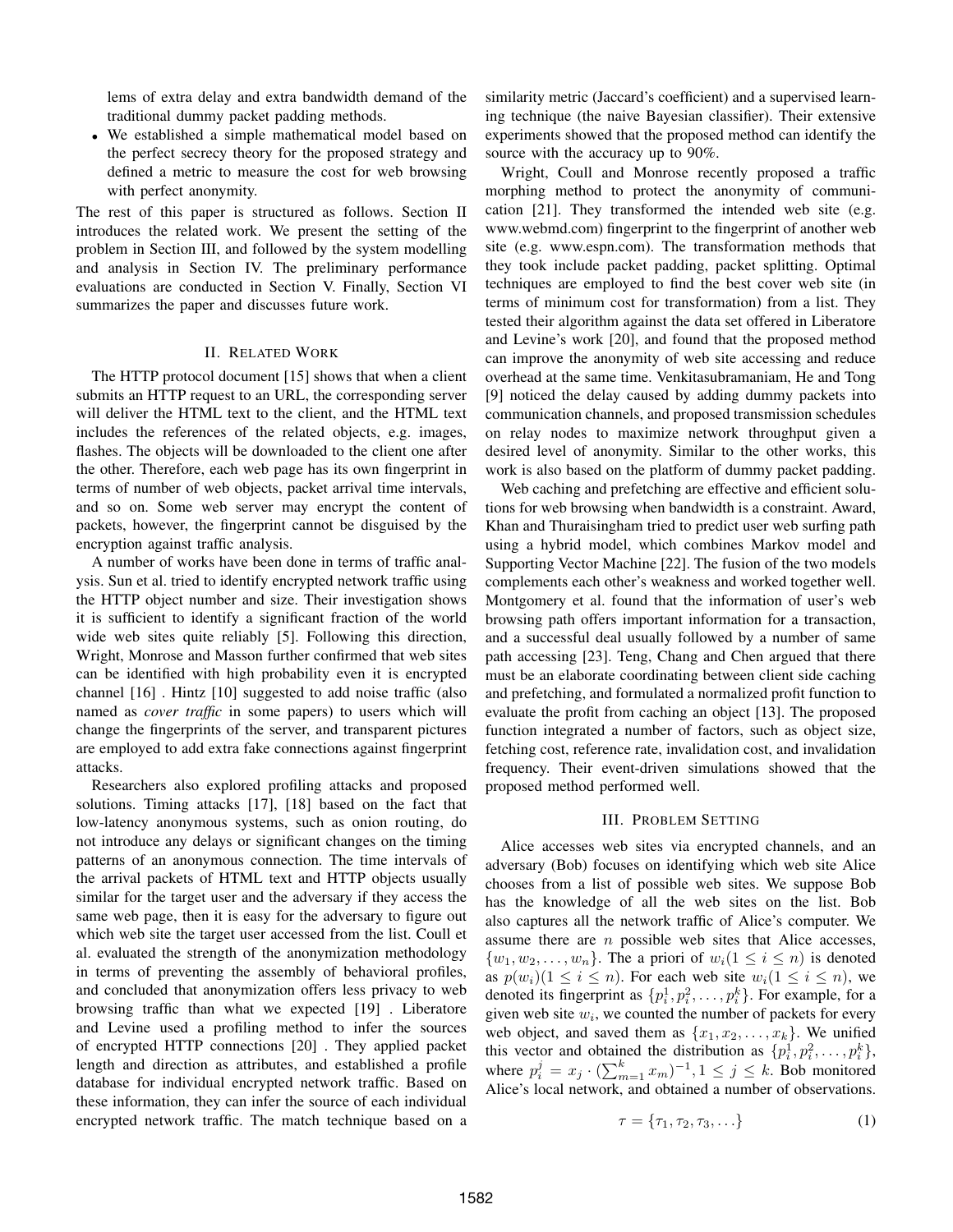Based on these observations and the Bayesian theorem, Bob is able to claim that Alice accesses web site  $w_i$  with the following probability.

$$
p(w_i \mid \tau) = \frac{p(w_i) \cdot p(\tau \mid w_i)}{p(\tau)}\tag{2}
$$

where  $p(w_i)$ ,  $p(\tau | w_i)$  and  $p(\tau)$  are known to Bob, because Bob can actually access the  $n$  web sites individually to obtain these information.

On the other hand, the task for Alice is to decrease  $p(w_i | w_i)$  $\tau$ ) to the minimum. As we know that data encryption itself cannot achieve the goal of anonymity, therefore, Alice has to further employ anonymization operations, such as packet padding, link padding to fight against Bob.

According to Shannon's perfect secrecy theory [8], an adversary cannot break the anonymity if the following equation holds.

$$
p(w_i \mid \tau) = p(w_i) \tag{3}
$$

Namely, the observation offers no information to the adversary. However, the cost for perfect anonymity is extremely expensive by injecting dummy packets according to the perfect secrecy theory. In order to measure the cost for perfect anonymity, we made a definition as follows.

Definition. *Cost Coefficient of Anonymity*. Let function  $C(S)$  represent the cost function for a given network traffic S. For a given intended network traffic  $X$ , we inject a cover traffic Y to achieve the goal of anonymity, then the cost coefficient of anonymity is defined as

$$
\beta = \frac{C(Y \mid X) + C(X)}{C(X)}\tag{4}
$$

This metric will be used to indicate the cost efficiency for perfect anonymity operations in this paper.

#### IV. SYSTEM MODELING AND ANALYSIS

In real applications, accessing patterns could be very complex. However, in this paper, we target on presenting the novelty, effectiveness of our proposed strategy as a new anonymization method, and demonstrating the great potential of the proposed strategy. Therefore, we confined our research space with the following conditions:

- We focused on perfect anonymity of network traffic sessions and ignored the link padding issue.
- We only discussed the cases on achieving anonymity by packet padding and excluded the packet splitting operations.
- We used the number of packets of web page objects as the fingerprint and focused on this kind of attacks in this context, and we did not discuss the timing traffic analysis attacks in this paper.

A typical anonymous web browsing system with data encryption (at the Internet channels) and packet padding (at the server side) is shown in Figure 1. As a client, Alice sends a HTTP request to a web server  $w_i$  via an encrypted channel. The web server also employes an encrypted channel



Fig. 1. A packet padding system for anonymous web browsing

to return the intended traffic  $X = \{x_1, x_2, \ldots, x_k\}$ , where  $x_i(1 \leq i \leq k)$  represents the number of packets of web object *i*. Let  $||X|| = \sum_{i=1}^{k} x_i$  denote the total number of packets of the intended traffic  $X$ . We then extracted the fingerprint of this session as  $p = \{p_1, p_2, \ldots, p_k\}$  where  $p_i = x_i \cdot (||X||)^{-1}, 1 \le i \le k$ , and  $\sum_{i=1}^k p_i = 1$ . In order to make it anonymous to adversaries, we created cover traffic  $Y = \{y_1, y_2, \ldots, y_k\}$  at the server side. Let  $y_i(1 \leq i \leq k)$  denote the number of packets assigned to cover  $x_i$ , and let  $||Y|| = \sum_{i=1}^k y_i$ . Similar to the intended traffic X, the fingerprint of Y is  $q = \{q_1, q_2, \ldots, q_k\}$ . If  $Z = \{z_1, z_2, \ldots, z_k\}$  represents the mixture of the intended traffic  $X$  and the cover traffic  $Y$ , then the fingerprint of  $Z$  is  $r = \{r_1, r_2, \ldots, r_k\}$ , and the total number of the mixed traffic is  $||Z||$ . The adversary's observation  $\tau$  is the mixture of Z and other background traffic on the network.

In previous works, dummy packets are employed to work as the cover traffic  $Y$ ; Once  $Z$  arrives at the client side, the dummy packet  $Y$  will be discarded; another solution is using transparent images as the cover traffic. However, in the proposed strategy the predicted web data is used as the cover traffic  $Y$ , the client decompose the received traffic, and the intended traffic  $X$  goes to the web browser, and the prefetched data  $Y$  is stored in the cache of the local computer, and  $Y$ may be used by the following requests. In this case, the client will fetch the expected web data from the cache, rather than download it again from the server. From a long term viewpoint, the bandwidth is not wasted and the average extra delay is limited in the proposed scheme.

In order to achieve perfect anonymity as described by Shannon [8], the following equation must hold.

$$
r_1 = r_2 = \ldots = r_k \tag{5}
$$

Furthermore, the following condition must also hold.

$$
z_1 = z_2 = \ldots = z_k \tag{6}
$$

This means that every traffic session is the same. As a result, Bob cannot obtain any information from his observation.

Let  $x_{max} = max\{x_1, x_2, \ldots, x_k\}$ , then the minimum cover traffic to achieve perfect anonymity is given as follows.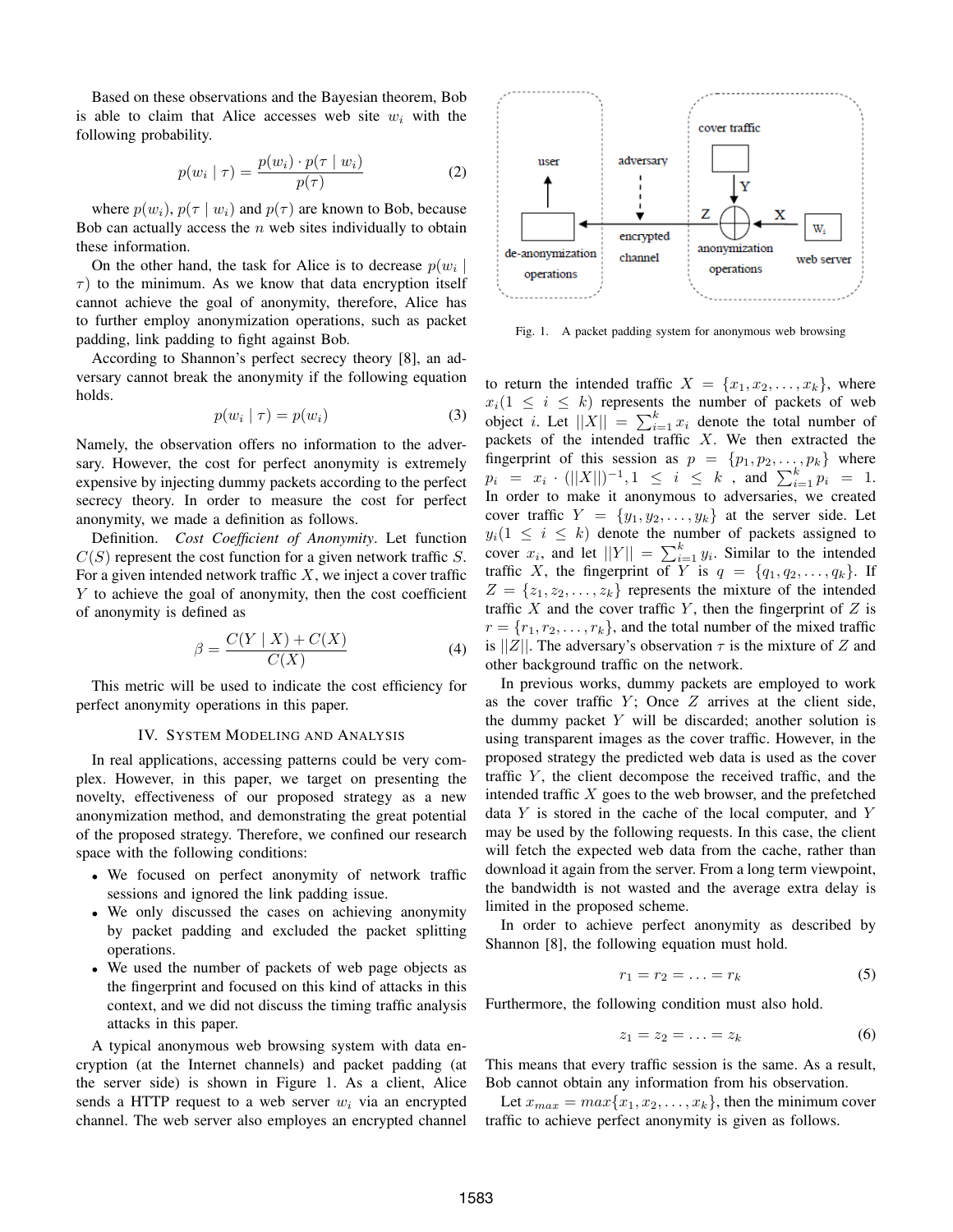$$
\begin{cases}\n y_1 = x_{max} - x_1 \\
y_2 = x_{max} - x_2 \\
\dots \\
y_k = x_{max} - x_k\n\end{cases}
$$
\n(7)

Let the cost function  $C(\cdot)$  be the number of packets, then the cost coefficient for anonymity can be expressed as follows.

$$
\beta = \frac{||Z||}{||X||} = \frac{\sum_{i=1}^{k} (x_i + y_i)}{\sum_{i=1}^{k} x_i}
$$
(8)

Let  $\beta_d$  represent the cost coefficient for perfect anonymity using dummy packet padding strategy, then

$$
\beta_d = \frac{||Z||}{||X||} = \frac{k \cdot x_{max}}{\sum_{i=1}^k x_i}
$$
(9)

On the other hand, with the proposed strategy, the cover traffic is part of  $X$  in long term. The extra cost for the proposed mechanism is the part of the cover traffic that the client prefetches, but never accessed. We define the *missing rate* as the ratio of the unhitted prefetched data and the total prefetched data. Let  $\eta(0 \le \eta \le 1)$  be the missing rate in the local cache, then the cost coefficient of perfect anonymity of the proposed strategy  $\beta_p$  is

$$
\beta_p = \frac{\eta \cdot ||Y|| + ||X||}{||X||} = \frac{\sum_{i=1}^k \eta \cdot (x_{max} - x_i)}{\sum_{i=1}^k x_i} + 1 \quad (10)
$$

Comparing equation (9) and equation (10), we obtained the following conclusion.

$$
\beta_p \le \beta_d \qquad (0 \le \eta \le 1) \tag{11}
$$

The worst case for the proposed strategy is when  $\eta = 1$  (all prefetched data is not used in the future),  $\beta_p = \beta_d$  holds. In other words, our strategy is always not worse than dummy packet padding approaches.

#### V. PERFORMANCE EVALUATIONS

In order to confirm the advantages of the proposed strategy, we conducted two preliminary experiments using a real world data set [24], which is widely used by the community, such as in [20] and [21]. The data set includes the tcpdump files of 2000 web sites from February 10, 2006 to April 28, 2006. These have been sorted by popularity with all data encrypted. We took 30 continuous days from the most popular web site as the data set for the experiments in this paper, and treated each day as one session. We extracted the fingerprint (number of TCP packets for each web page object) of every session for the 30 days.

We first investigated the cost coefficient of perfect anonymity for the proposed strategy with different missing rate (namely, different prefetching accuracy). The results are shown in Figure 2.

We can see that when there is no missing  $(\eta = 0)$ , the cost coefficient of perfect anonymity achieves the minimum, 1, which is the ideal case for users; When the missing rate is 0.5 ( $\eta = 0.5$ ), the mean of the cost coefficient of



Fig. 2. Cost coefficient of perfect anonymity versus sessions with different missing rate.



Fig. 3. Cost coefficient of perfect anonymity against length of session per day for the dummy packet padding strategy.

perfect anonymity is around 7.59. Furthermore, the mean of the cost coefficient of perfect anonymity is 14.35 when all the prefetched data is missing ( $\eta = 1$ , equal the case of dummy packet padding strategy). This variation depends on the fingerprint distribution of the web pages. This preliminary experiment indicates that the cost for perfect anonymity using the dummy packet padding strategy is much higher (around 15 times more traffic volume and consequently, a 15 fold increase in delays) than using the proposed strategy. In other words, our strategy can reduce the delay up to 15 folds compare with the dummy packet padding method.

We are also interested in the relationship between the cost coefficient of perfect anonymity against the length of a session. We took 4 samples randomly from the data set over the